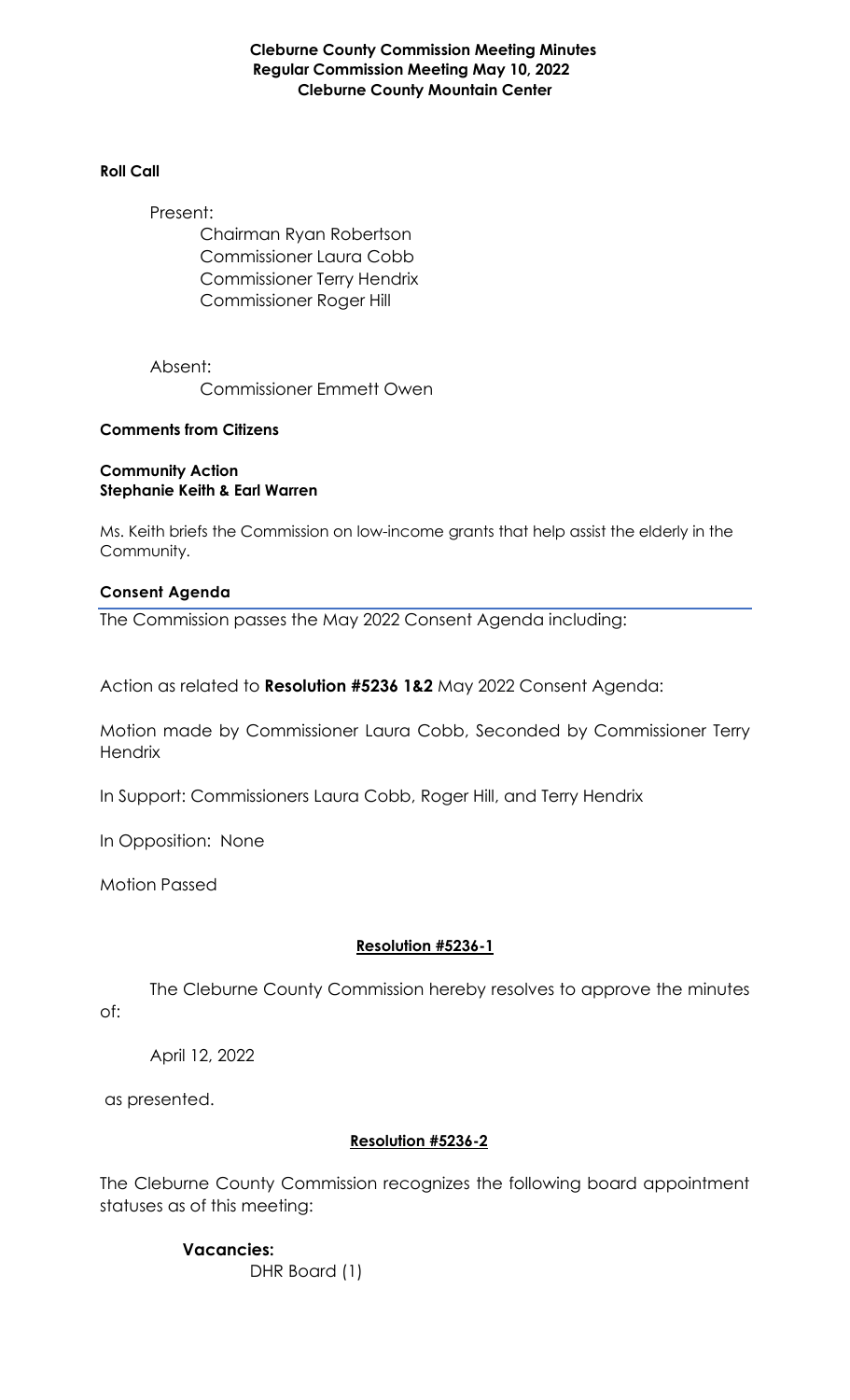### **A. ARPA Fund Division**

Action as related to **Resolution #5237** ARPA Fund Division

Motion to amend made by Commissioner Laura Cobb, Seconded by Terry **Hendrix** 

In Support: Commissioners Laura Cobb and Terry Hendrix

In Opposition: Commissioner Roger Hill

*Commissioner Hill asks to amend the "put aside" amount to \$500,000.*

*Commissioner Cobb agrees*

*Commissioner Hendrix opposes the amended amount.*

#### **Resolution #5237**

Whereas, the Cleburne County Commission has received ARPA Funding in the amount of \$2,896,093.00; and

Whereas, the Commission has agreed to spend a total of \$86,882.79 for administrative costs to the IAC and \$700,000 for water projects; and

Whereas, the Commission has been in ongoing discussions of possible expenditures with the remaining funds; and

Whereas, the Commission agrees to "put aside" \$300,000 for countywide projects that are still in the discussion stage.

Now Therefore be it resolved that the Cleburne County Commission, agrees to divide the remaining portion of \$1,809,210.21 to be spent equally for qualifying projects in each of the 4 districts of Cleburne County, amounting to \$452,302.55 each.

#### **B. Grant Writer change**

Action as related to **Resolution #5238** Grant Writer change

No motion was made.

In Support: None

In Opposition: None

Resolution dies for lack of motion.

#### **Resolution #5238**

Whereas, the Cleburne County Commission currently uses East Alabama Regional Planning and Development Commission (EARPDC) for its grant writing; and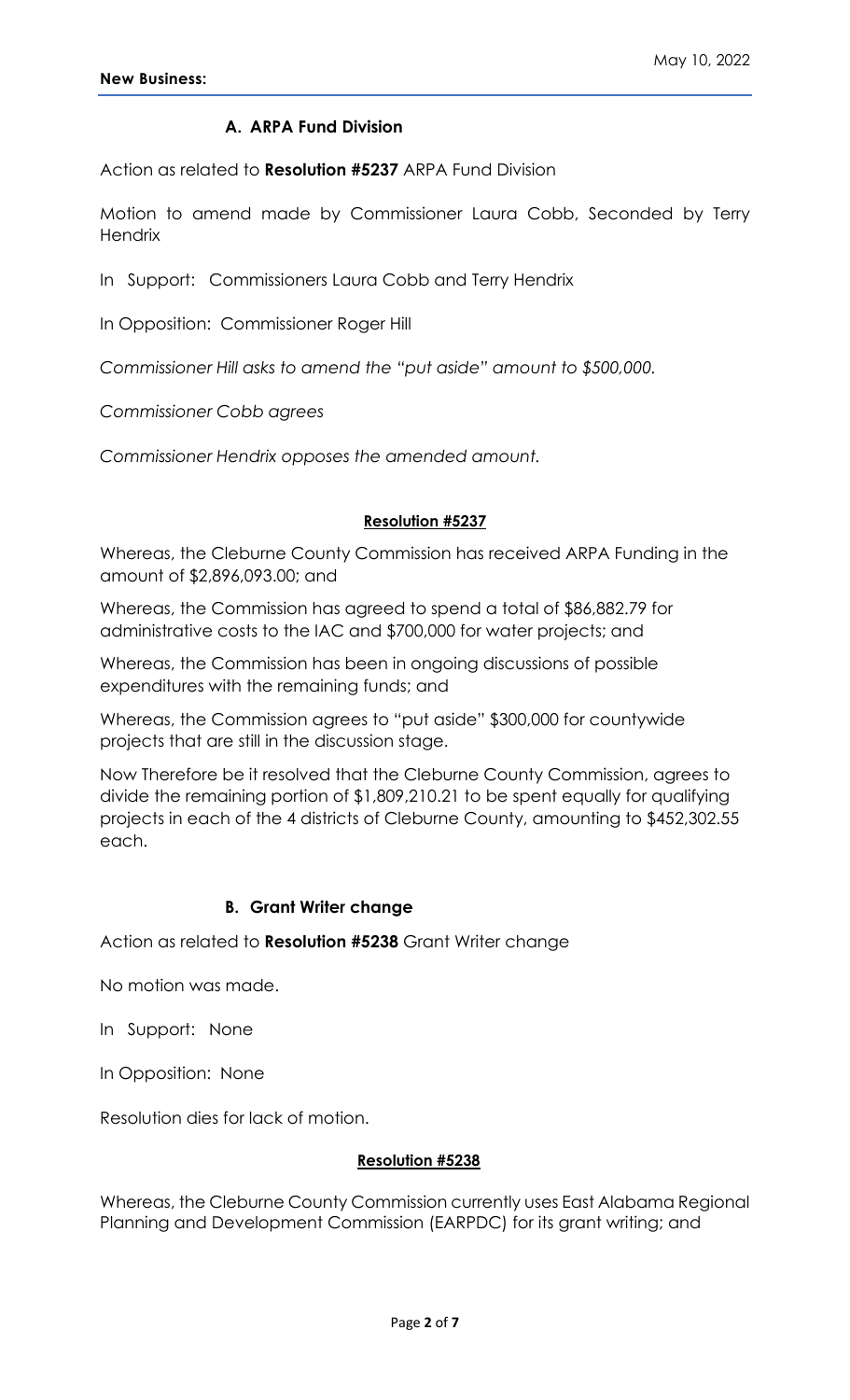Now Therefore be it resolved that the Cleburne County Commission hereby agrees to seek an agreement with Community Consultants, Inc. to serve the County for grant writing purposes.

### **C. Public Hearing to Vacate Portion CR 290**

Action as related to **Resolution #5239 Public Hearing to Vacate Portion CR 290**

Motion made by Commissioner Laura Cobb, Seconded by Commissioner Terry **Hendrix** 

In Support: Commissioners Laura Cobb, Roger Hill, and Terry Hendrix

In Opposition: None

opportunities.

### **Resolution #5239**

Whereas, the Cleburne County Commission desires that the Engineer Department implement vacation of a portion of County Road 290; and

Whereas, the Commission understands that the procedures for doing so require a public hearing and notification to citizens affected by the vacation.

Now Therefore be it resolved that the Commission directs the County Engineer to advertise and schedule a public hearing to be held during the June 2022 regularly scheduled Commission meeting.

### **D. Primitive Campground at CR 18**

Action as related to **Resolution #5240 Primitive Campground at CR 18**

Motion made by Commissioner Terry Hendrix, Seconded by Commissioner Laura Cobb

In Support: Commissioners Laura Cobb, Roger Hill, and Terry Hendrix

In Opposition: None

### **Resolution #5240**

Whereas, Mr. Fred Couch spoke to the Cleburne County Commission about the possibility of allowing the use of an area below the County Road 18 Bridge for the purpose of a primitive campground associated with the Alabama Scenic River Trail; and

Whereas, the Commission has received assurance that the campground would only be accessible by water; and

Whereas, from the Commission has been advised by the County Attorney that there are certain statutory protections contained within Chapter 15 of Title 35 of the Alabama Code addressing the duties of care owed by owners to persons on property for recreational purposes that limit the potential liability for the landowners; and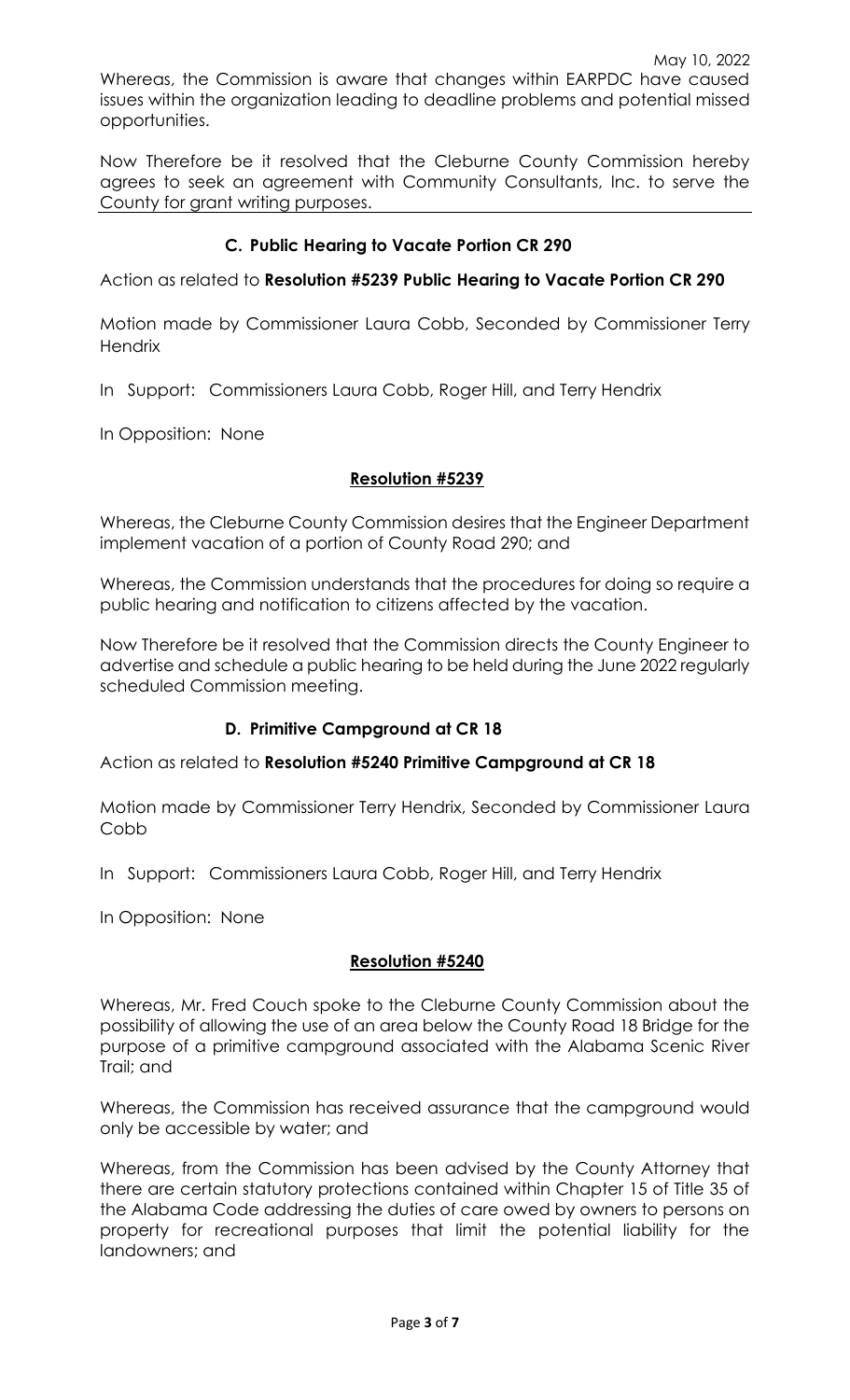Now Therefore be it resolved that the Cleburne County Commission directs the County Engineer to ensure that appropriate signage is placed around the designated area and, once that is completed, agrees to allow the specified area beneath the County Road 18 Bridge to be used as a primitive campground.

# **E. Legislative Committee Nominee**

Action as related to **Resolution #5241 Legislative Committee Nominee**

Motion made by Commissioner Laura Cobb, Seconded by Commissioner Terry **Hendrix** 

In Support: Commissioners Laura Cobb and Terry Hendrix

In Opposition: Roger Hill

Motion passes.

# **Resolution #5241**

Whereas, the ACCA Legislative Committee consists of 67 members, granting each county an equal voice on Association legislative efforts; and

Whereas, it is time for the county to select its representative for the 2022-2023 ACCA Legislative Committee; and

Whereas, the ACCA by-laws require a county to submit the name of its chosen representative only after approval by a majority vote of the Commission.

Now Therefore be it resolved that the Cleburne County Commission appoints Commissioner Roger Hill to serve on the 2022-2023 ACCA Legislative Committee.

# **F. Approve Alcohol License**

Action as related to **Resolution #5242 Approve Alcohol License**

Motion made by Commissioner Laura Cobb, Seconded by Commissioner Roger Hill

In Support: Commissioners Laura Cobb, Roger Hill, and Terry Hendrix

In Opposition: None

### **Resolution #5242**

Whereas, having received notification from the State of Alabama Alcoholic Beverage Control Board of an Alcohol License being requested (Confirmation number 20220509101708431) located at Williams Country Crossing Inc. 11542 County Road 49, Heflin, AL 36264: and

Whereas, the application received from the Board appears in order;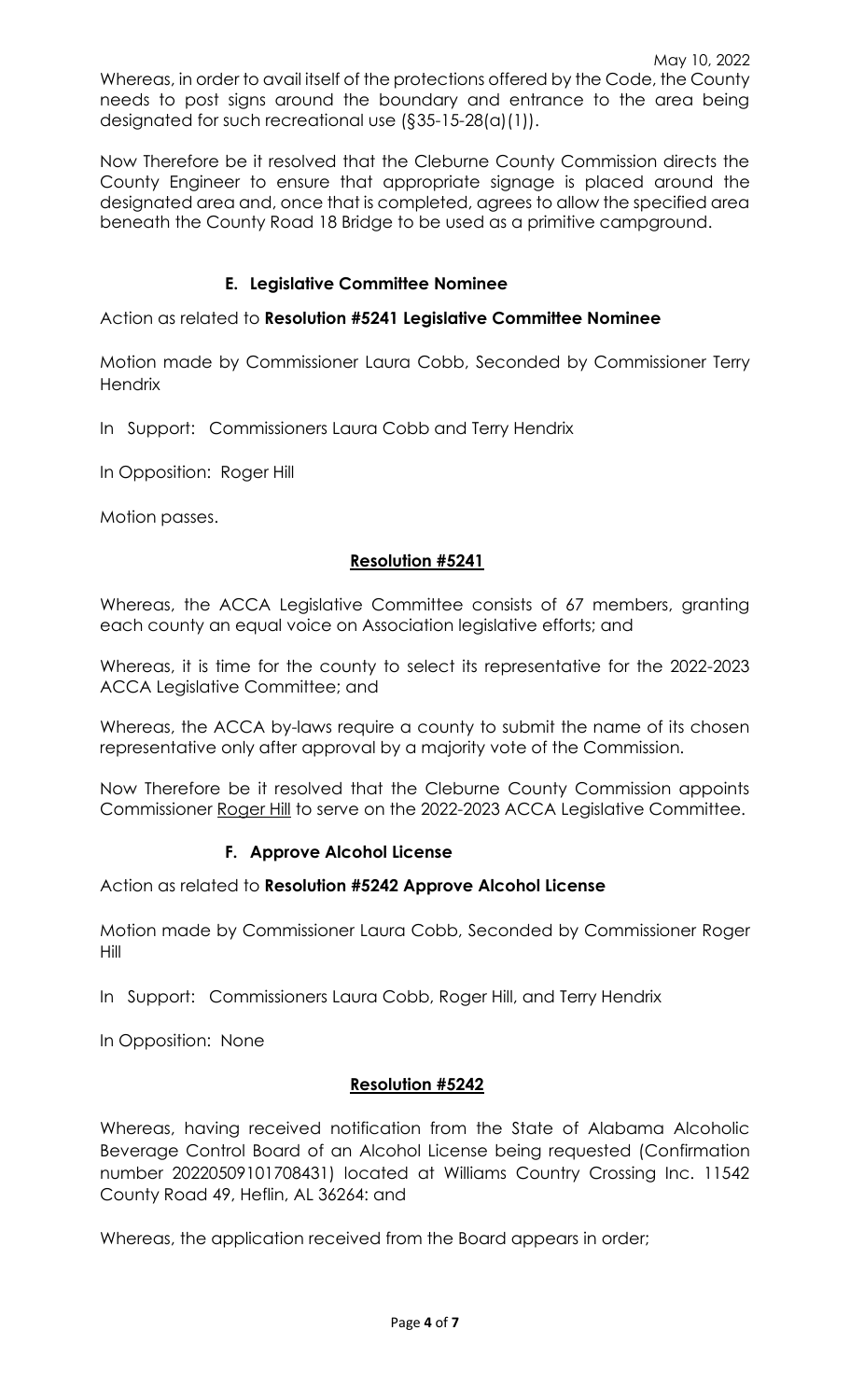# **G. Purchase Order Approval**

Action as related to **Resolution #5243 Purchase Order Approval**

Motion made by Commissioner Laura Cobb, Seconded by Commissioner Terry **Hendrix** 

In Support: Commissioners Laura Cobb, Roger Hill, and Terry Hendrix

In Opposition: None

*Commissioner Cobb asks if it has a salvaged title.*

*Commissioners Hendrix and Hill both state they have spoken with County Engineer Lee Estes on the purchase.*

### **Resolution #5243**

Whereas, the Cleburne County Commission has asked to approve all purchase orders over \$10,000.

Therefore, the Cleburne County Commission herby approves the following requests:

Cleburne County Engineer Harvey Auto Sales – F450 Pickup with dump body \$12,500

# **H. Purchase Order Approval**

Action as related to **Resolution #5244 Purchase Order Approval**

Motion made by Commissioner Laura Cobb, Seconded by Commissioner Terry **Hendrix** 

In Support: Commissioners Laura Cobb, Roger Hill, and Terry Hendrix

In Opposition: None

### **Resolution #5244**

Whereas, the Cleburne County Commission has asked to approve all purchase orders over \$10,000.

Therefore, the Cleburne County Commission herby approves the following requests:

Cleburne County Probate News Journal – Voter list publication  $$13,600$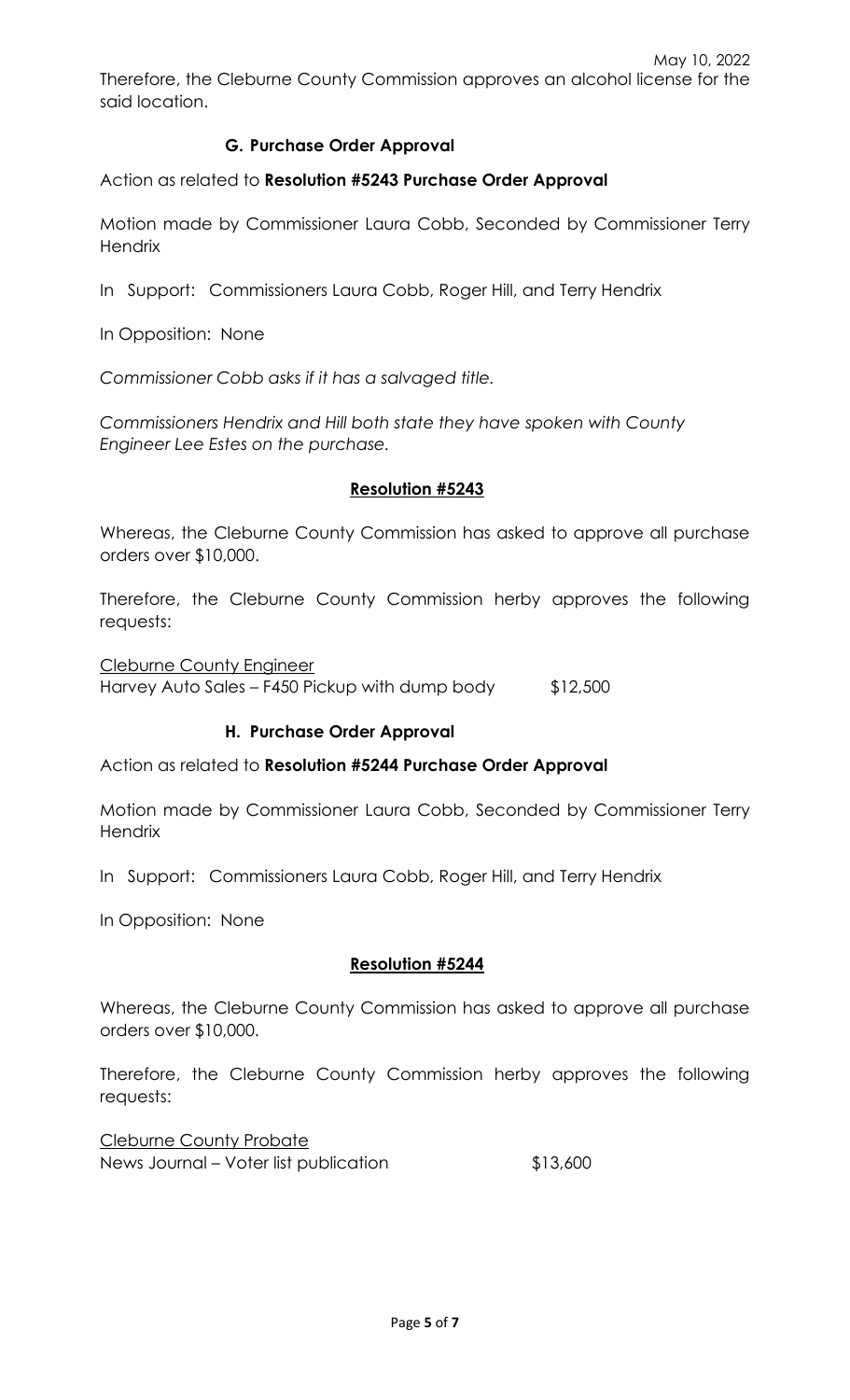### **I. DHR Board**

Action as related to **Resolution #5245 DHR Board**

Motion made by Commissioner Roger Hill, Seconded by Commissioner Laura Cobb

In Support: Commissioners Laura Cobb, Roger Hill, and Terry Hendrix

In Opposition: None

#### **Resolution #5244**

The Cleburne County Commission recognizes the following board appointment statuses as of this meeting:

#### **Appointments**

Ricketta Wilson

#### **Reports from staff:**

- *A.* County Administrator Lisa Copeland asks the Commission to update questions they have for the ARPA money.
- *B.* County Engineer Lee Estes was not present.
- *C.* County Attorney Jason Odom informs the Commission on the City and County Government meetings.

*Commissioner Terry Hendrix states the Ranburne Convenience Center will be open the 3rd week every month.*

### **Old Business:**

There is no Old Business to discuss.

Action as related to **Resolution #5246**

Motion made by Commissioner Laura Cobb, Seconded by Commissioner Roger Hill

In Support: Commissioners Laura Cobb, Terry Hendrix, and Roger Hill

In Opposition: None

Motion Passed